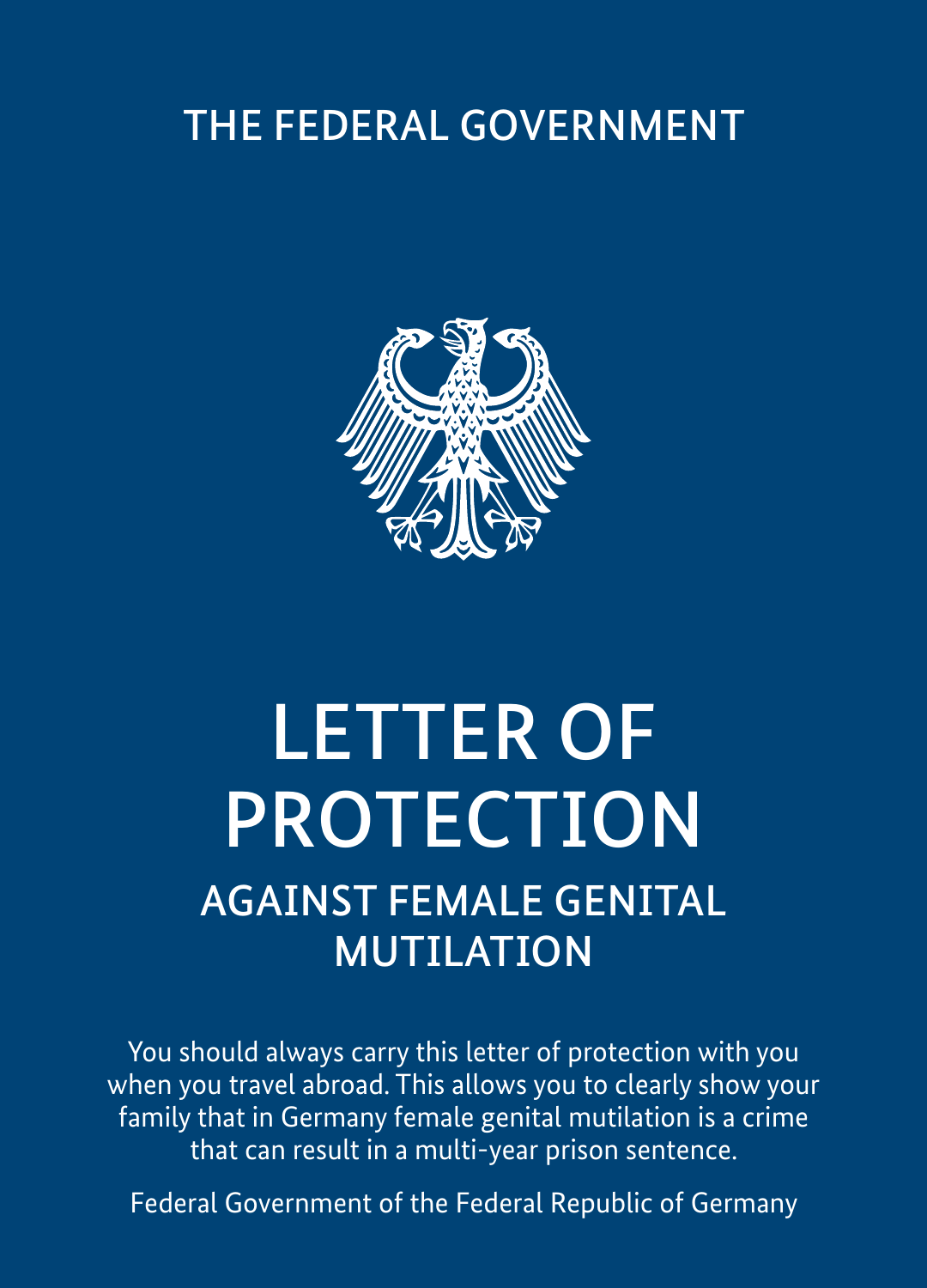

Federal Ministry for Family Affairs, Senior Citizens,<br>Women and Youth



**Federal Ministry** of lustice and **Consumer Protection** 

 $\frac{1}{2}$  $\mathbb{R}$ 

Christine Lambrecht

Federal Minister for Family Affairs, Senior Citizens, Women and Youth Federal Minister of Justice and Consumer Protection



Federal Foreign Office



Federal Ministry<br>of the Interior, Building<br>and Community

Heiko Maas Federal Minister for Foreign Affairs



Horst Seehofer Federal Minister of the Interior, Building and Community

**Federal Ministry** of Health

Jens Spahn Federal Minister of Health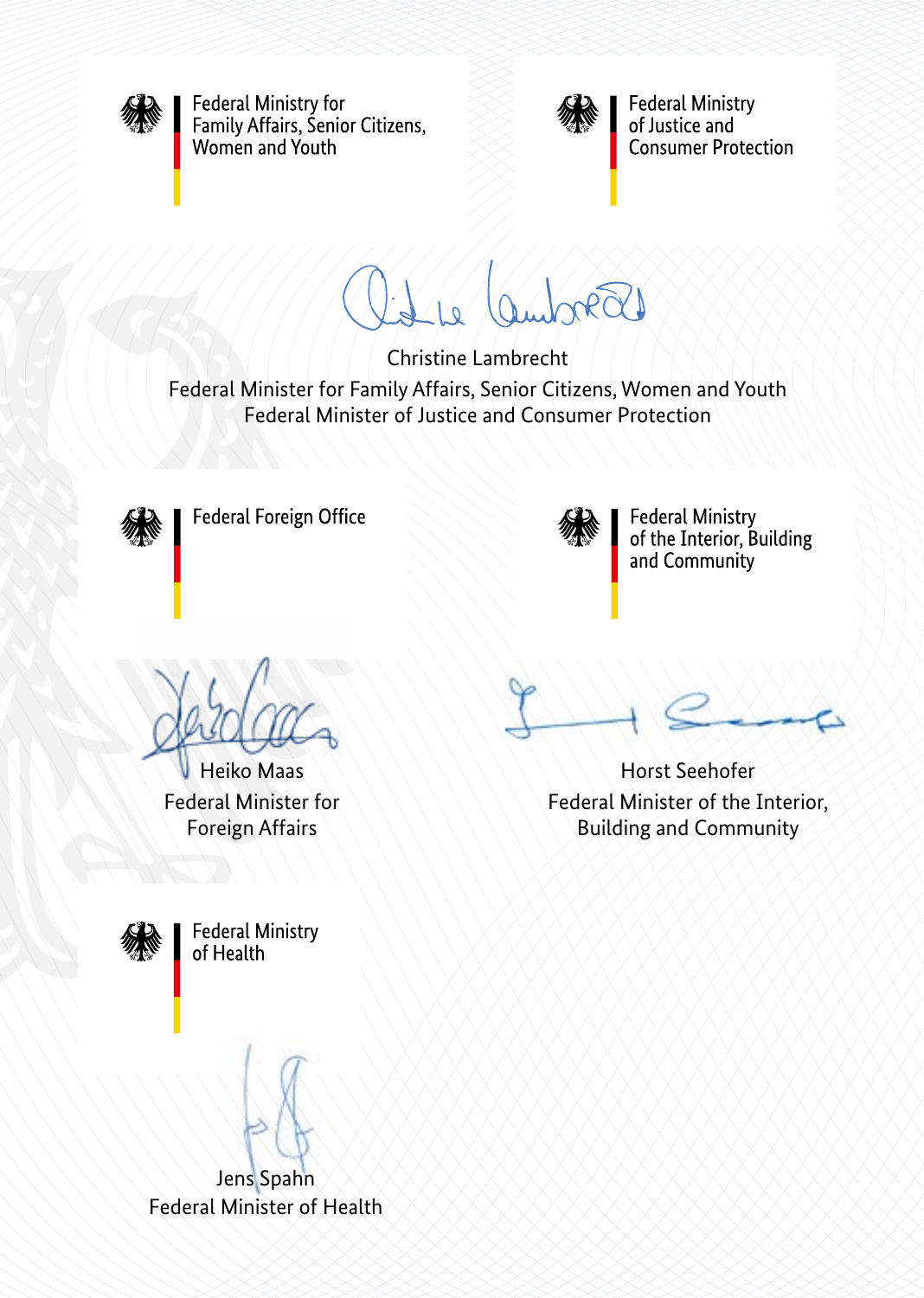Female genital mutilation is a crime and a grave human rights violation with life-long, serious physical and mental consequences for the girls and women affected. The procedure of female genital mutilation may also directly result in death due to high levels of blood loss or severe infection.

**In Germany, performing female genital mutilation is a criminal offence that is punishable with imprisonment of up to 15 years.**

Female genital mutilation is the partial or total removal of the external female genitalia; in its most severe form, the vaginal opening is sewn closed almost completely.

## **What do I do with this letter?**

You can take this letter of protection with you and show it to your family in your home country. The letter clarifies that performing female genital mutilation is a **criminal offence** in Germany – even if it is carried out abroad. It explains that you face up to **15 years in prison** if you yourself perform female genital mutilation on your daughter or if another person performs female genital mutilation and you do not prevent this from happening or even assist in the procedure. You may also be refused entry to Germany or lose your residence permit.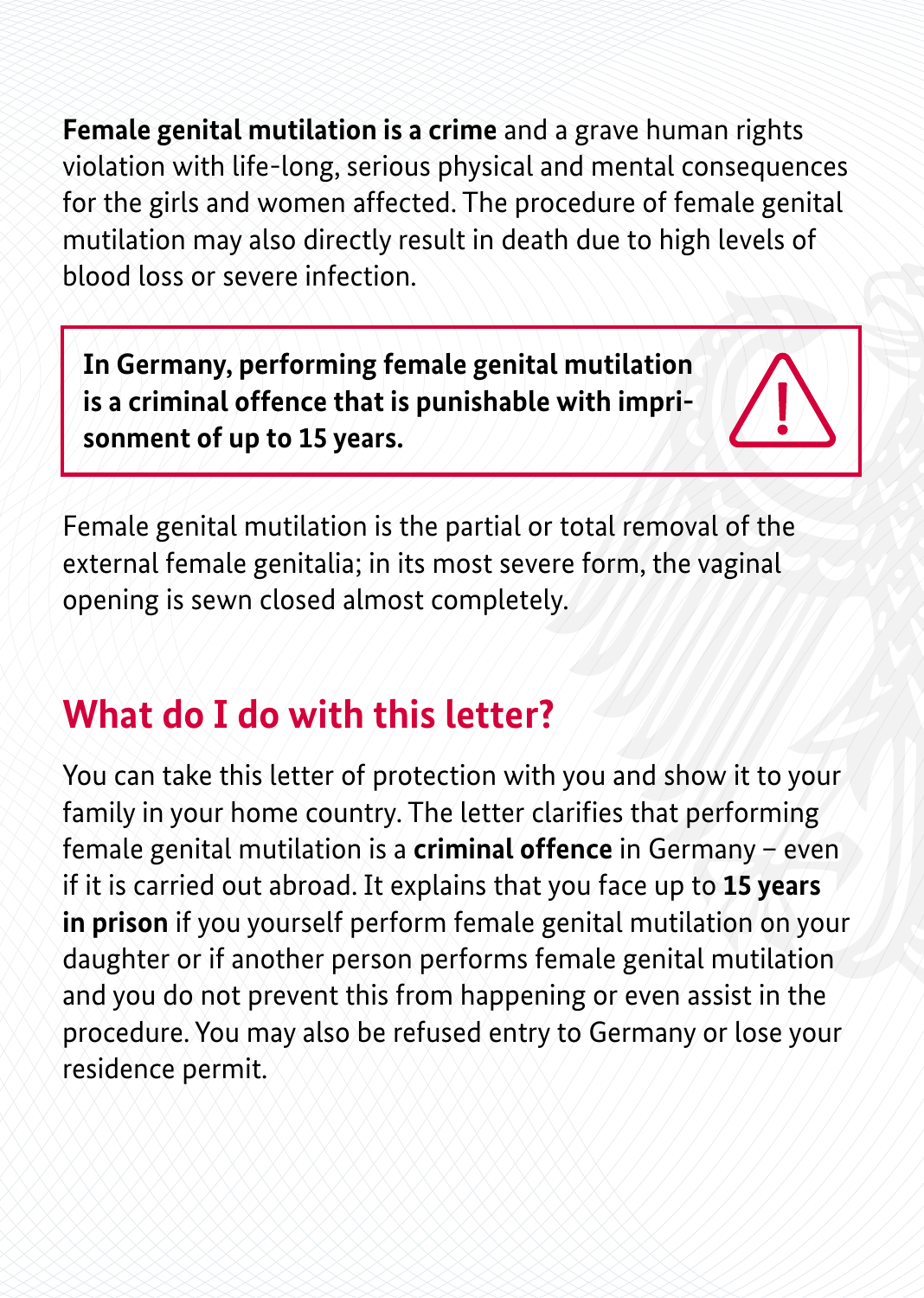## **Criminal offence (section 226a of the Criminal Code)**

Under German law, performing female genital mutilation is a criminal offence (section 226a of the Criminal Code). Anyone performing female genital mutilation is committing a criminal offence and faces a prison sentence of up to 15 years.

Female genital mutilation is also punishable if it is performed **abroad** or the person performing it is German, or the girl or woman on which female genital mutilation is performed is German or resides or has their main place of residence in Germany.

Anyone who assists another person in Germany or abroad in performing female genital mutilation is also committing a criminal offence.

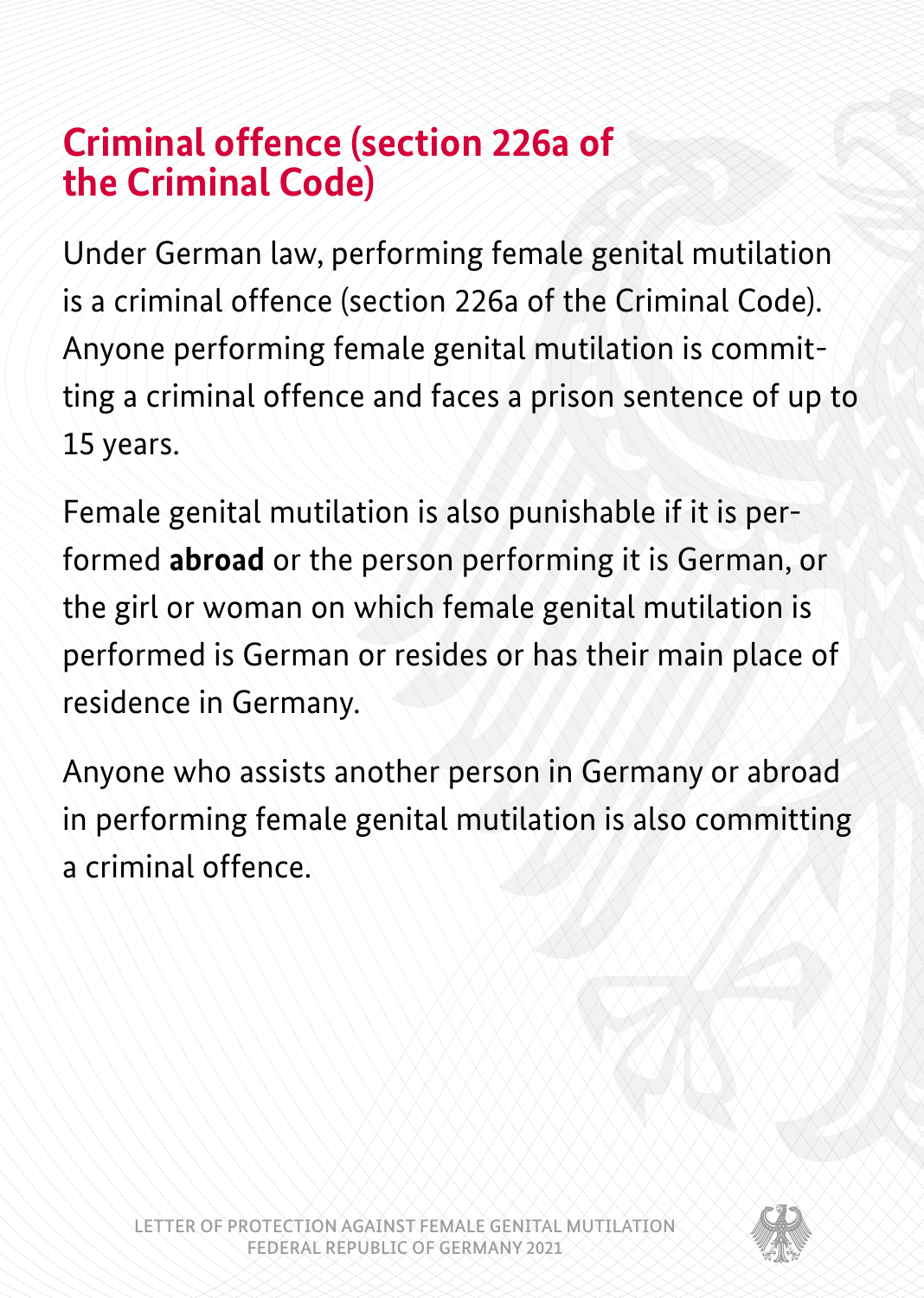Anyone persuading others to perform female genital mutilation is also committing a criminal offence.

This includes parents who do not protect their daughters from undergoing female genital mutilation in Germany or abroad.

The girl or woman on which female genital mutilation was performed is not to blame and will not be punished.

Persons performing female genital mutilation, persuading others to help them or failing to protect their daughters may additionally lose their residence title and they may be refused entry to Germany.

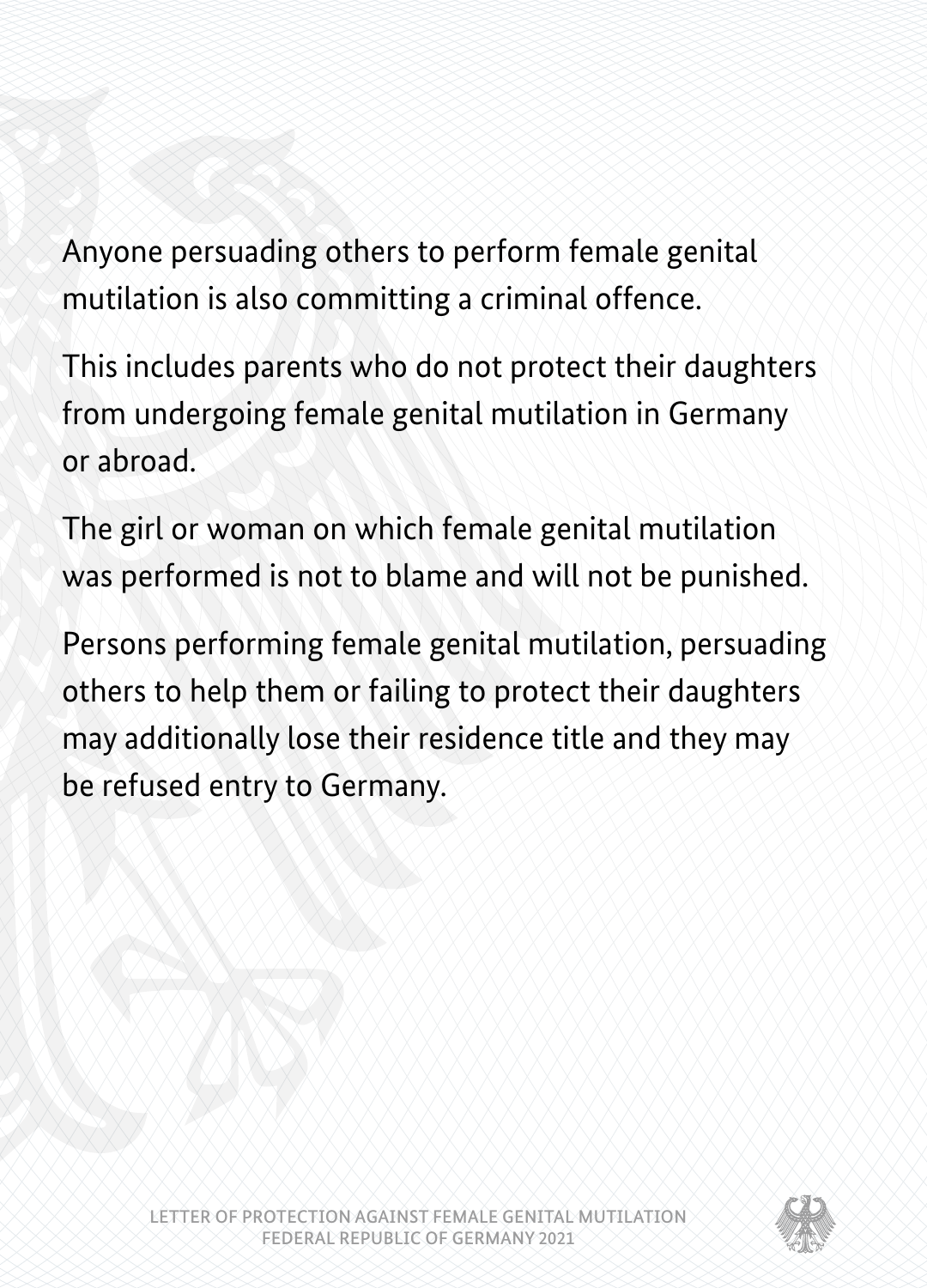## **What is female genital mutilation?**

Female genital mutilation is a **grave human rights violation** in which some or all of the outer and/or inner labia and the clitoris are removed and (in its most extreme form) the vagina is sewn closed, in some cases leaving only an opening the size of a pinhead. Girls may lose a lot of blood during the procedure or the wound may become infected, which may result in **serious health consequences**  and even **death**.

,,,,,,,,,,,,,,,,,,,

- ❕ **Life-long pain, mental trauma**
- $B$  Birth complications, chronic infections
- $\blacksquare$  Sensation disorders and pain during sexual intercourse

Women who have undergone female genital mutilation do not only suffer from **life-long pain, mental trauma and birth complications.** They may also develop chronic kidney infections or bladder infections and often suffer from painful menstruation.

The physical and mental injuries also gravely violate women's and girls' rights to sexual self-determination. Sexual intercourse is mostly extremely painful; sexual sensations are significantly reduced or absent due to the destruction of the nervous tissue.

Once performed, female genital mutilation usually **cannot be undone**.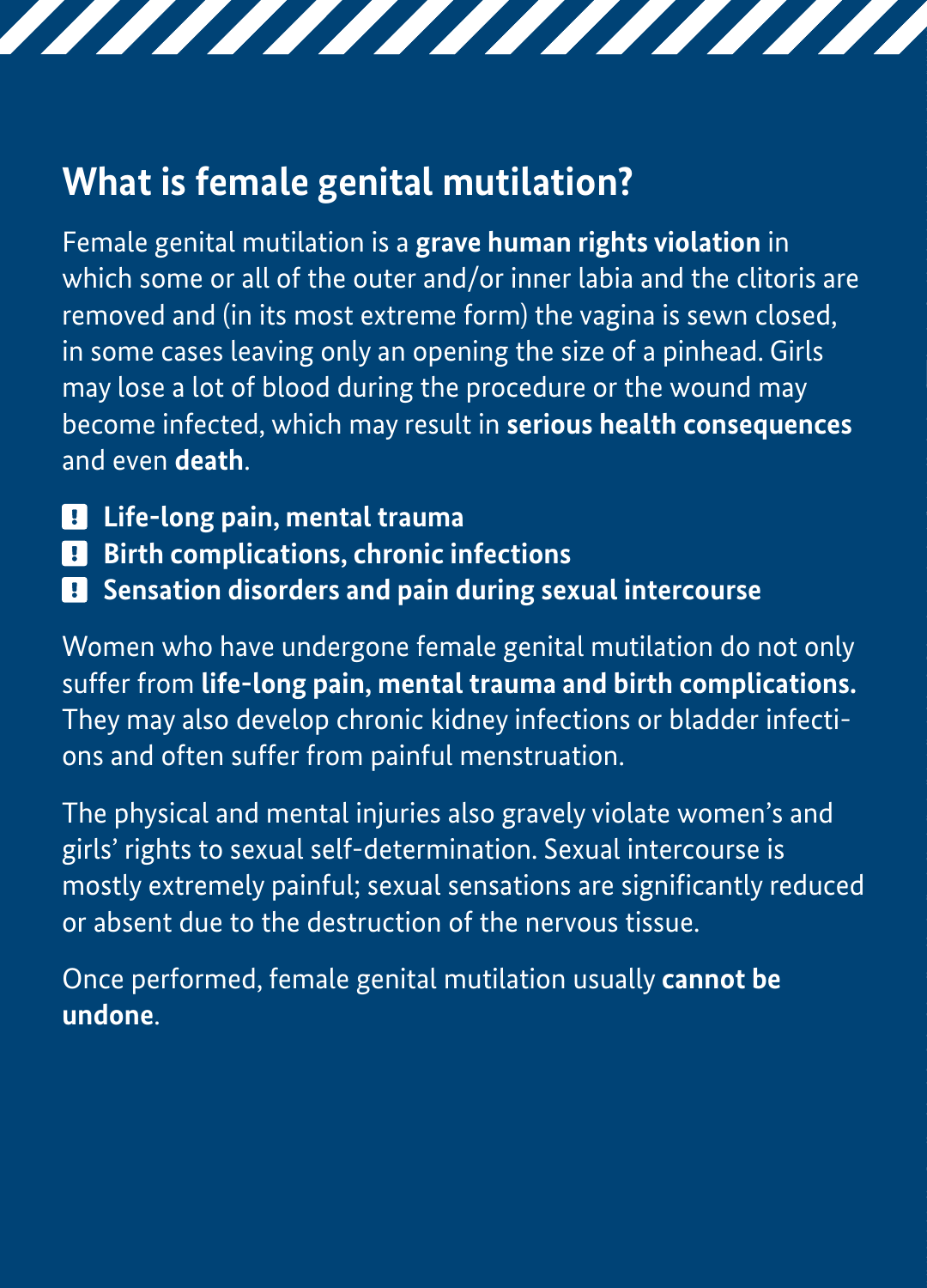## **Where do I get help? What do I do if I suspect FGM will be performed?**

If you are concerned that you or someone you know is in danger of being taken to another country for FGM or if there is such danger in Germany, you can contact

■ **the police (phone number: 110) or** 

<sup>→</sup> **your local youth welfare office**.

The national Violence against Women helpline also offers support via telephone or online chat.



08000 116 016

• Phone number: 08000 116 016  $\blacksquare$  [www.hilfetelefon.de](http://www.hilfetelefon.de)

The helpline offers counselling in 18 languages – 24/7, free and anonymous.

If you are abroad and need help you can contact the nearest German diplomatic mission.

#### German:

[www.auswaertiges-amt.de/de/ReiseUndSicherheit/deutsche-auslandsvertretungen](http://www.auswaertiges-amt.de/de/ReiseUndSicherheit/deutsche-auslandsvertretungen)

#### English:

[www.auswaertiges-amt.de/en/aussenpolitik/laenderinformationen](http://www.auswaertiges-amt.de/en/aussenpolitik/laenderinformationen)